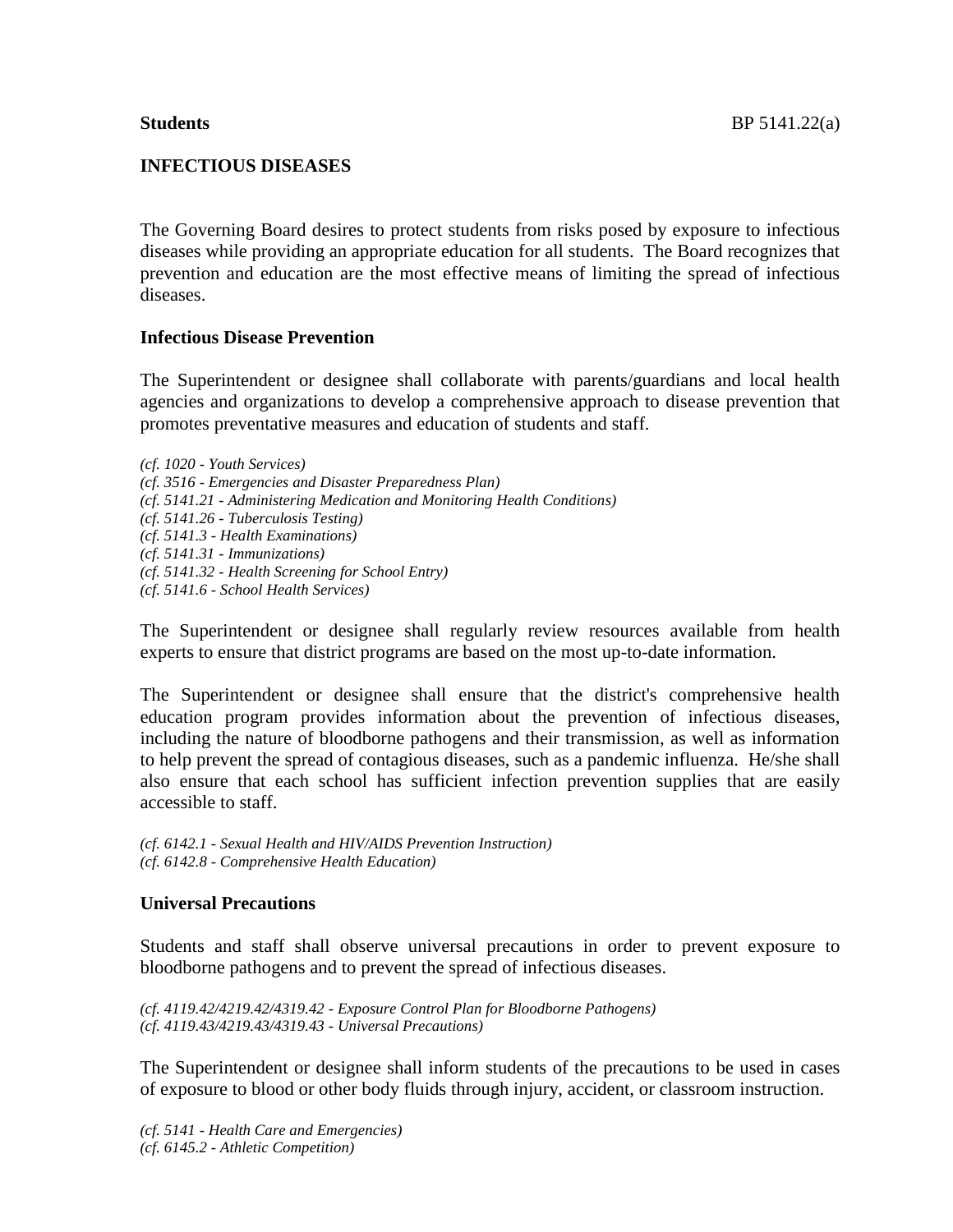# **INFECTIOUS DISEASES** (continued)

### **Students with Infectious Diseases**

The Superintendent or designee shall exclude students only in accordance with law, Board policy, and administrative regulation. Because bloodborne pathogens such as hepatitis B virus, hepatitis C virus, and human immunodeficiency virus (HIV) are not casually transmitted, the presence of infectious conditions of this type is not, by itself, sufficient reason to exclude students from attending school.

*(cf. 5112.2 - Exclusions from Attendance) (cf. 6164.6 - Identification and Education Under Section 504)*

Parents/guardians are encouraged to inform the Superintendent or designee if their child has an infectious disease so that school staff may work cooperatively with the student's parents/guardians to minimize the child's exposure to other diseases in the school setting. The Superintendent or designee shall ensure that student confidentiality rights are strictly observed in accordance with law.

*(cf. 4119.23/4219.23/4319.23 - Unauthorized Release of Confidential/Privileged Information) (cf. 5022 - Student and Family Privacy Rights) (cf. 5125 - Student Records)*

*Legal Reference:*

*EDUCATION CODE 48210-48216 Persons excluded 49073-49079 Privacy of pupil records 49403 Cooperation in control of communicable disease and immunization of pupils 49405 Smallpox control 49406 Examination for tuberculosis (employees) 49408 Information of use in emergencies 49602 Confidentiality of student information 51202 Instruction in personal and public health and safety CALIFORNIA CONSTITUTION Article 1, Section 1 Right to Privacy CIVIL CODE 56-56.37 Confidentiality of Medical Information Act 1798-1798.76 Information Practices Act HEALTH AND SAFETY CODE 120230 Exclusion for communicable disease 120325-120380 Immunization against communicable diseases 120875-120895 AIDS information 120975-121022 Mandated blood testing and confidentiality to protect public health 121475-121520 Tuberculosis tests for pupils*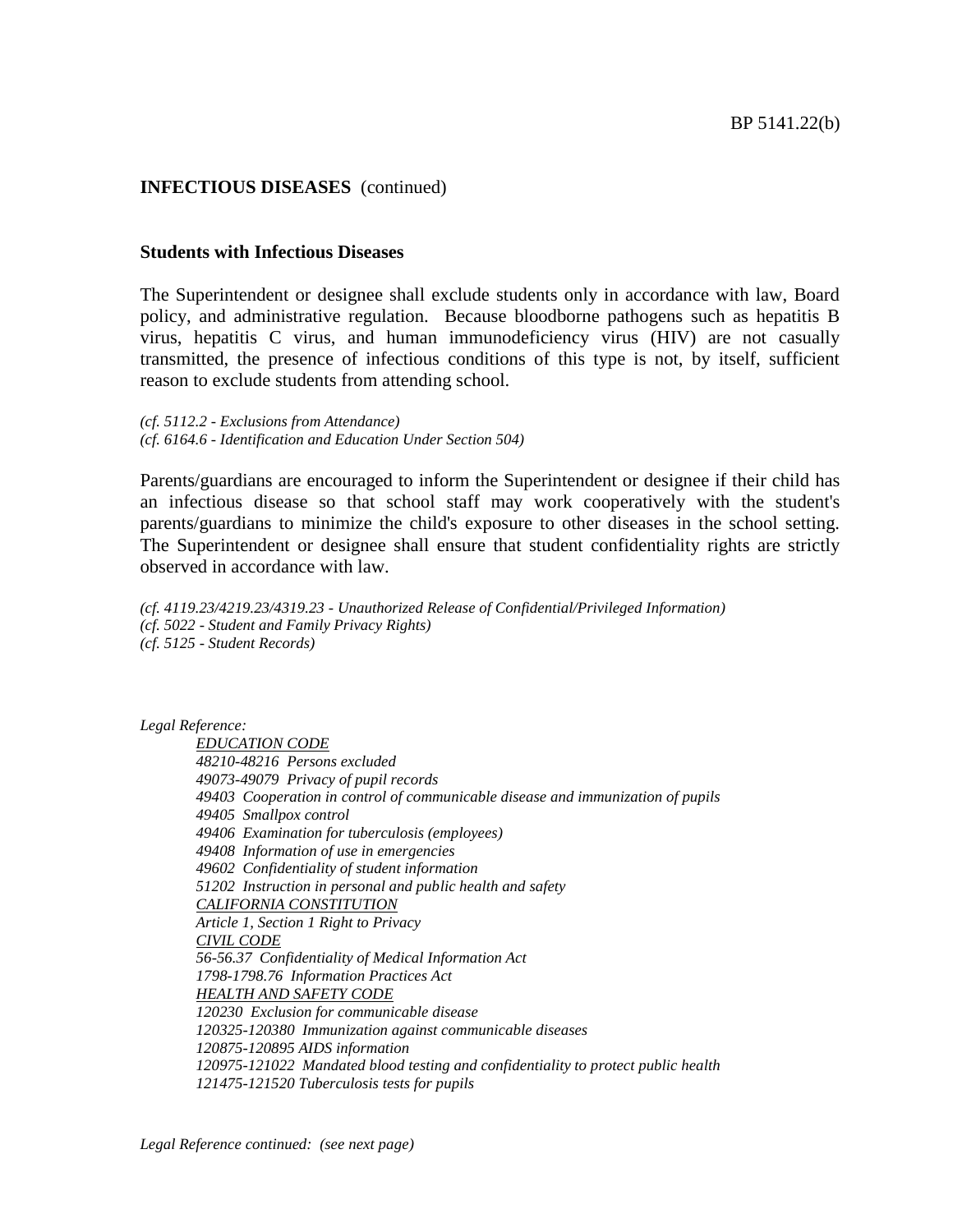# **INFECTIOUS DISEASES** (continued)

*Legal Reference: (continued)*

*CODE OF REGULATIONS, TITLE 8 5193 California bloodborne pathogens standard CODE OF REGULATIONS, TITLE 17 2500-2511 Communicable disease reporting requirements UNITED STATES CODE, TITLE 20 1232g Family Educational and Privacy Rights Act 1400-1482 Individuals with Disabilities Education Act UNITED STATES CODE, TITLE 29 794 Section 504 of the Rehabilitation Act of 1973 CODE OF FEDERAL REGULATIONS, TITLE 45 164.500-164.534 Health Insurance Portability and Accountability Act (HIPAA) COURT DECISIONS Thomas v. Atascadero Unified School District, (1987) 662 F.Supp. 376*

*Management Resources:*

*CSBA PUBLICATIONS Saving Lives: AIDS Issues for California Schools 1994, rev. 2006 Avian Influenza, Governance and Policy Services Fact Sheet, April 2006 WEB SITES CSBA: http://www.csba.org California Department of Education: http://www.cde.ca.gov California Department of Public Health: http://www.cdph.ca.gov Centers for Disease Control and Prevention: http://www.cdc.gov Contra Costa County Office of Education, Pandemic Flu Resources: http://www.cccoe.k12.ca.us/about/flu/resources\_flu\_action\_kit U.S. Government Pandemic Flu Information: http://www.pandemicflu.gov*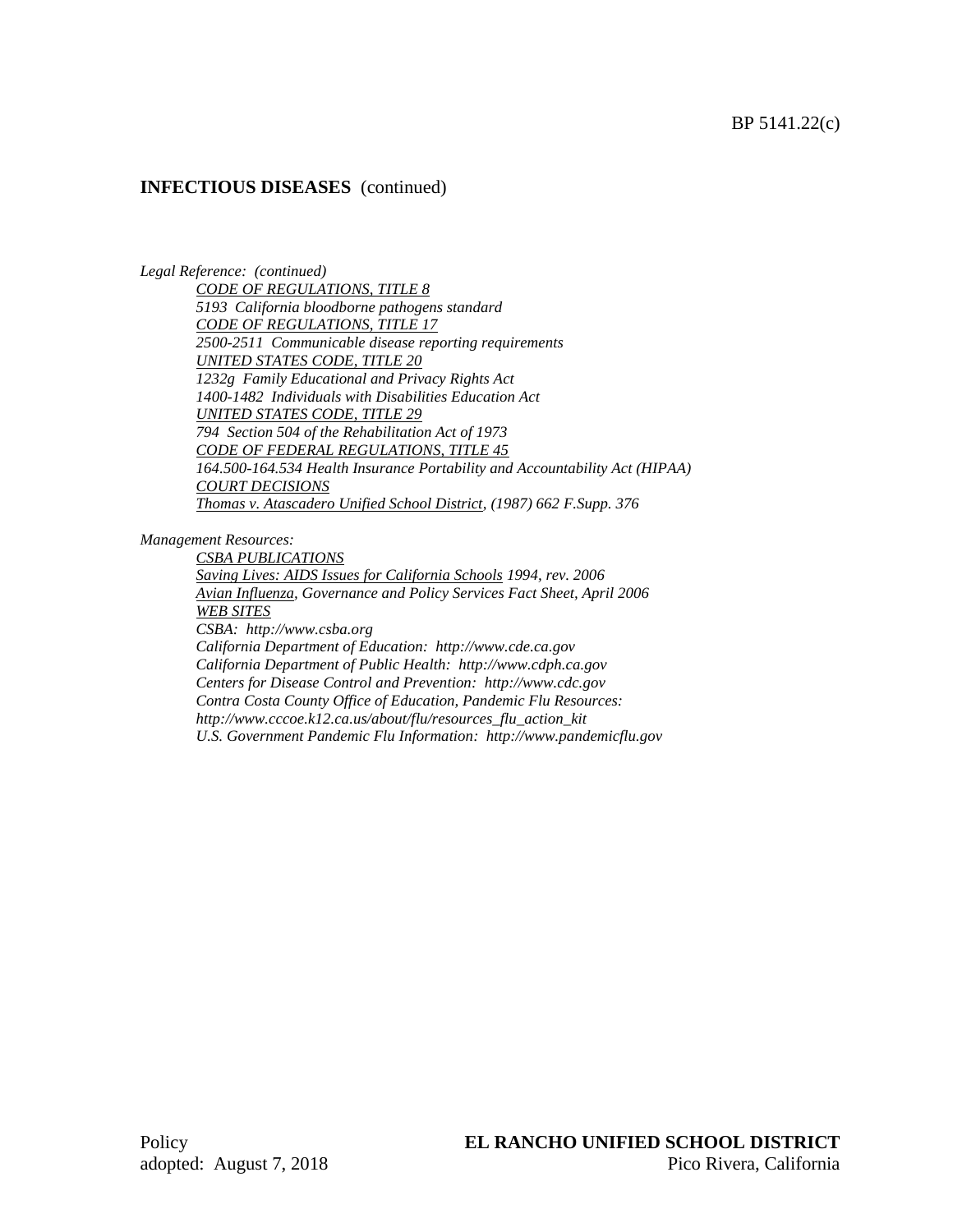# **INFECTIOUS DISEASES**

The Superintendent or designee shall immediately report to the local health officer the presence or suspected presence of any communicable disease. (17 CCR 2508)

## **Universal Precautions in the Classroom**

Before students work with blood, blood products, or other body fluids, the teacher shall explain the potentially hazardous nature of blood and body fluids in the transmission of various agents from one person to another and the specific procedures and safety precautions to be used in the lesson.

The following precautions shall be used when students are working with blood or other body fluids:

- 1. Before and after exposure to blood or other body fluids, students shall wash their hands with soap and water and cover any existing cut, wound, or open sore with a sterile dressing.
- 2. Students shall wear gloves or other personal protective equipment as appropriate.

*(cf. 5142 - Safety)*

- 3. Blood typing or similar experiments may be conducted by teacher demonstrations. When being performed individually, students shall work with their own blood or use prepackaged ABO/Rh blood cell kits that have vials of blood previously tested for transmissible agents.
	- a. Students shall use individual sterile lancets for finger punctures and shall not reuse them.
	- b. Before the finger is punctured, it shall be wiped with a piece of cotton that has been immersed in alcohol.
	- c. If bleeding persists after the finger is punctured, the student shall apply a sterile bandage using moderate pressure.
- 4. Lancets and any other materials contaminated with blood or body fluids shall be discarded into a solution consisting of one part bleach to 10 parts water (1:10), made fresh daily.